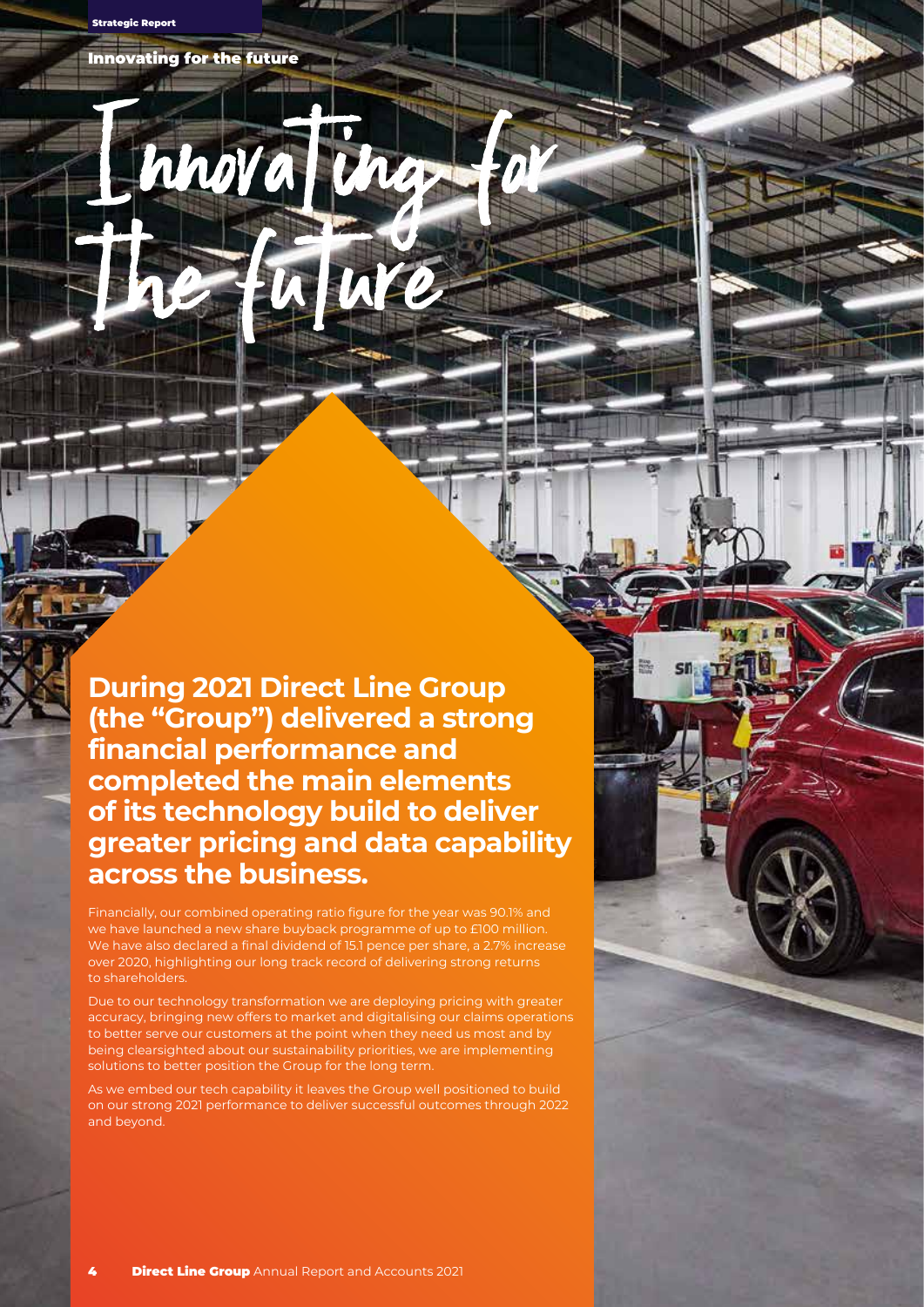#### Our Stechford accident repair centre

We continued to expand our claims capabilities with the acquisition of our 22nd centre this year supporting our competitive advantage in vehicle repair.

ò.

a masa pangyaya

ш

佳

 $\sigma$ 

 $\frac{1}{2}$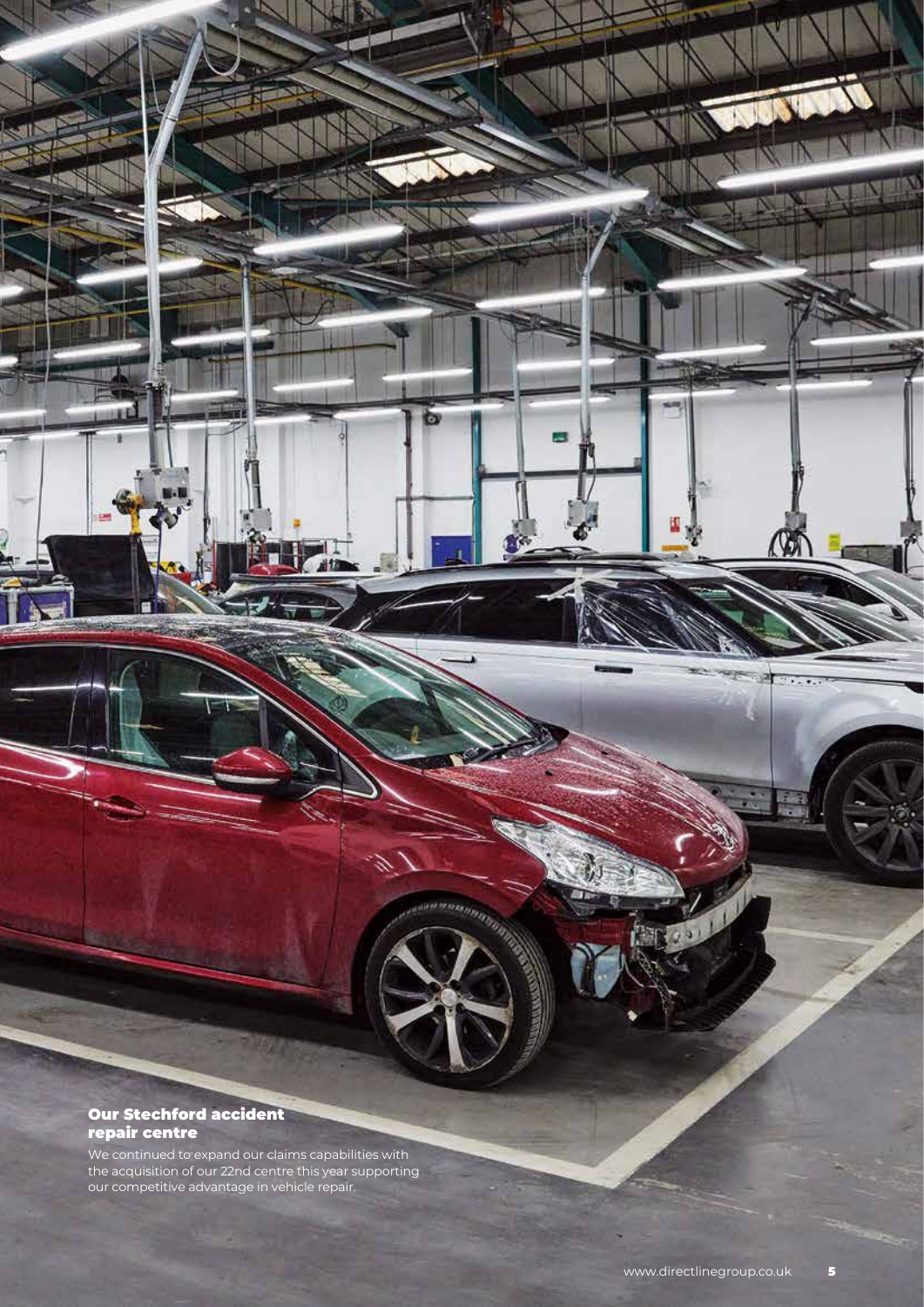Strategic Report

Innovating for the future

Deploying our new Motor platform

#### Enhancing our pricing capability

The successful launch of a new Motor platform for our biggest brands – Direct Line, Churchill and Privilege – has improved customer experience and allows greater pricing sophistication. Being cloud-based enables the platform to connect to a greater variety of data sources, enabling us to update our pricing engines at speed.

#### **Delivering** customer benefits

With the major elements of our Motor tech transformation complete, the new platform means:

- choice and efficiency for customers with month-on-month growth in the number of own brand customers using the greater self-service opportunities
- more tasks are now automated, freeing up time for our consultants to focus on customers
- new products get to market faster, books of business can be onboarded quickly and we can focus on new commercial opportunities

Customers are already rating our new platform positively.

### 100%

of Motor claims can now b registered online



92%

of customers who responded score our new Motor platform 9 or 10 out of 10 when rating their customer service experience on a sales or renewal interaction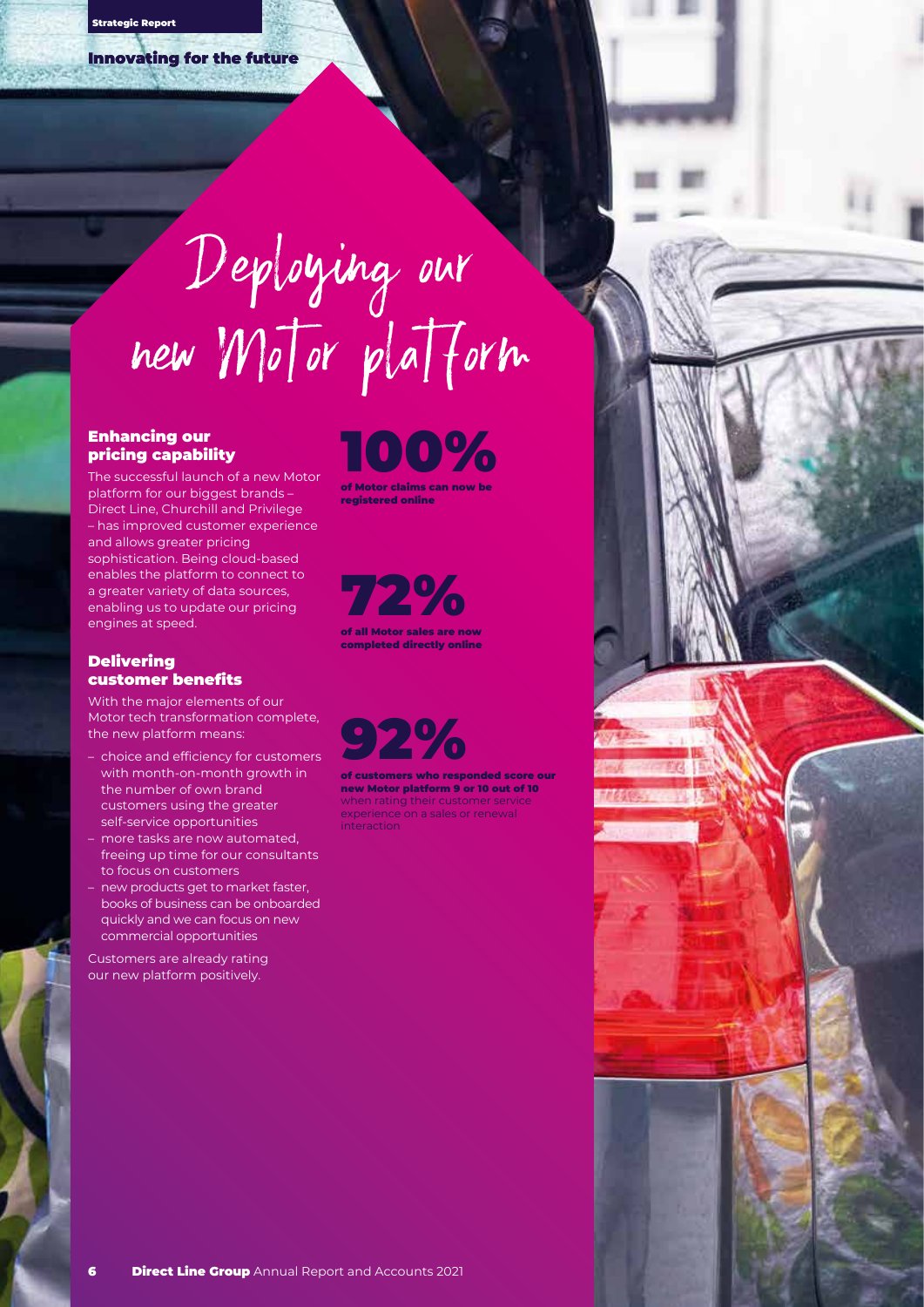www.directlinegroup.co.uk 7

ł

ς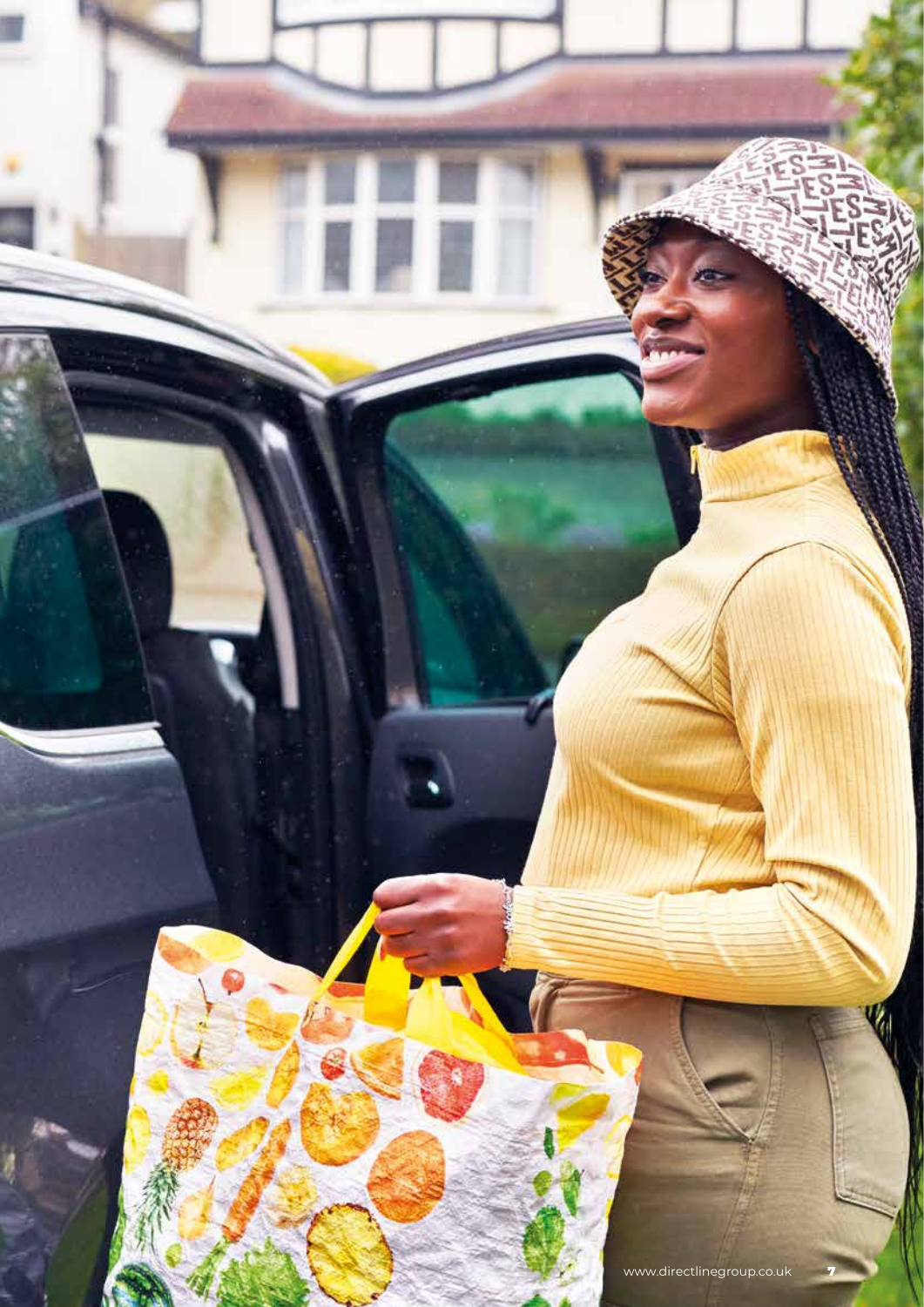Innovating for the future

# Strengthening Partnerships

#### Major motor partnership win

In July the Group was delighted to announce a 10-year partnership, from H2 2023, with Motability Operations to provide insurance to customers on the Motability Scheme. The Scheme serves over 640,000 people and is forecast to increase Motor gross written premium by around £500 million each year. The partnership will provide us with extra insight into their fleet of modern vehicles and build further scale to our expert claims management service.

## £500m Motor gross written premium forecast

each year from H2 2023

#### Giving our travel customers flexibility

We extended our Aquarium travel platform this year to reach an extra 1.7 million customers through our partnership with Nationwide. Customers can now manage their insurance digitally and register some claims whilst still abroad, without having to speak to an adviser.

1.7m travel customers can now manage their insurance digitally

#### NatWest Group home insurance contract

We have extended our long-term home insurance partnership with NatWest Group to 2027. Building on the success of our existing partnership, we will continue to look after close to half a million of their customers' home insurance needs.



home insurance contract with NatWest Group extended until 2027

#### Supporting Metro Bank's small and medium-sized enterprises ("SME") customers

In February 2021 Metro Bank announced they would be partnering with Churchill Expert to launch the Bank's first ever insurance offering, a suite of products for their SME customers. Metro Bank said they had chosen to partner with us because of our excellent track record on customer service, as well as our offering of a wide range of 4 and 5 star Defaqto rated products.

### SME partner

Metro Bank's partnership with Churchill Expert offers a suite of products for their SME customers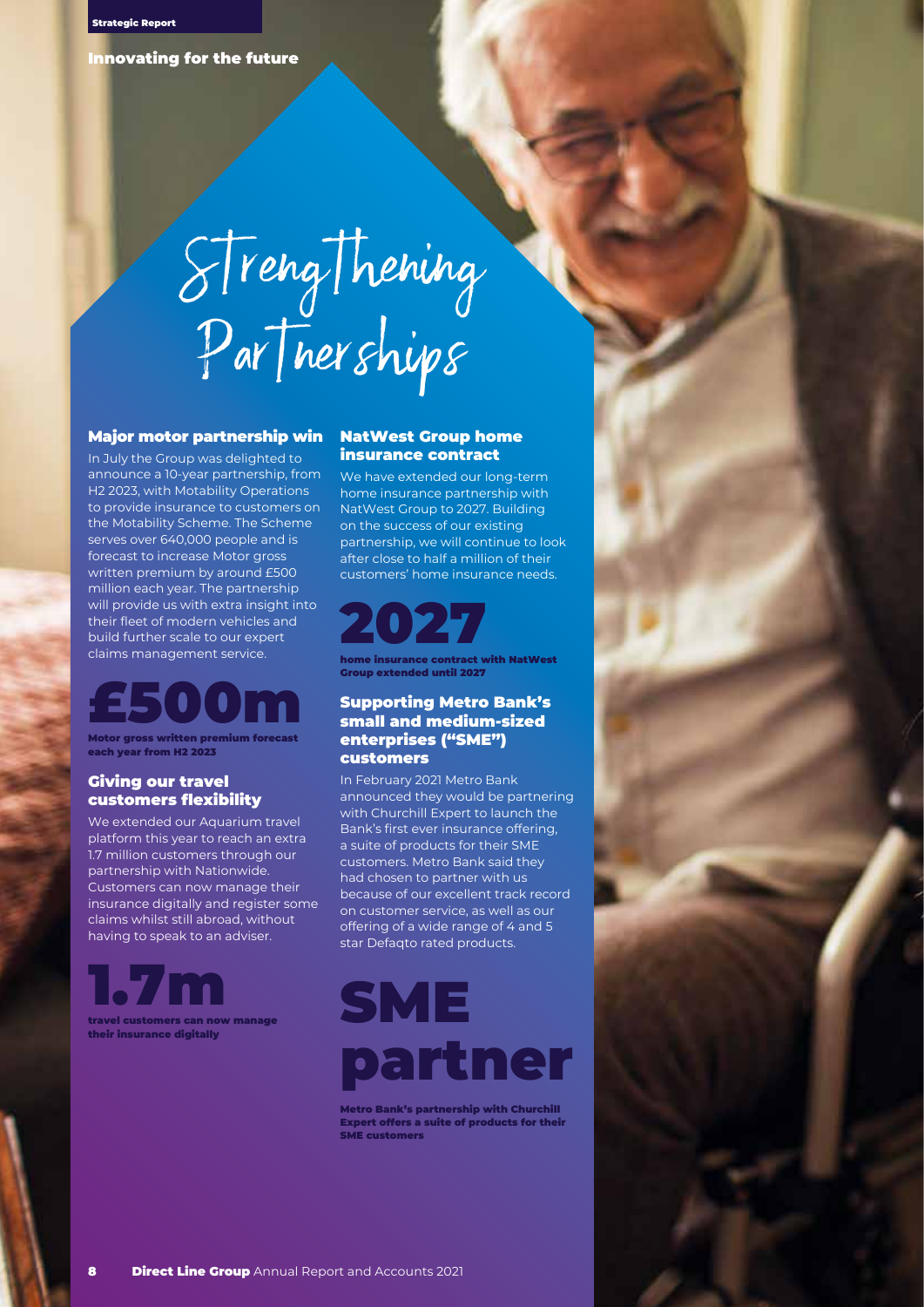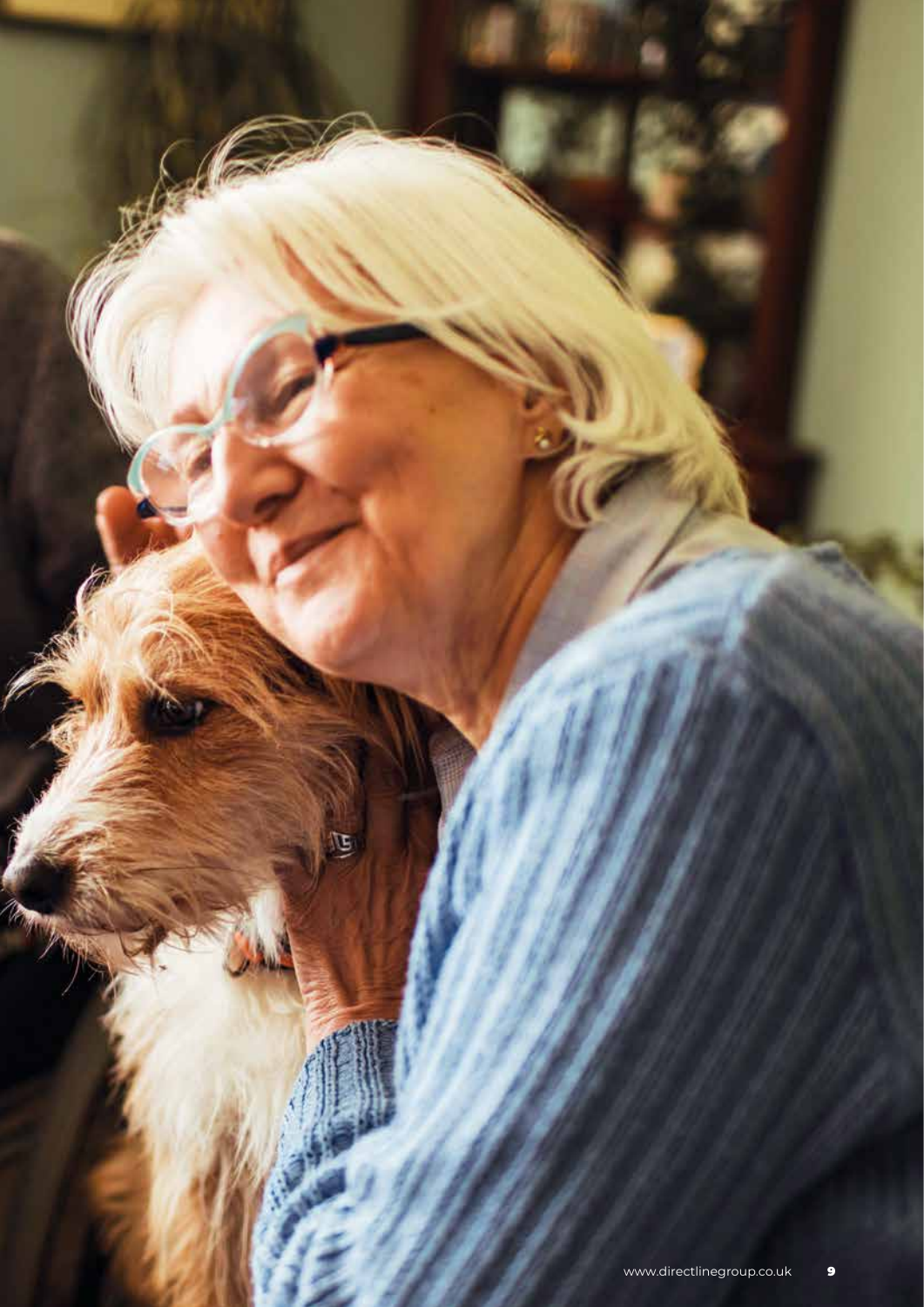Innovating for the future

# Improving online customer experience

#### Commercial lines success

Our diversified business model means we aim to reach customers however and wherever they shop. We pride ourselves on offering SMEs tailored insurance so they have the insurance cover they need. This year:

- We continued the rollout of a new pricing and underwriting system across Commercial combined and Fleet, alongside the launch of machine learning pricing models, improving pricing accuracy
- Direct Line for Business continued to deliver double-digit growth within the SME market, supported by 64% growth in Churchill for business
- NIG delivered the highest gross written premium growth in the last 10 years

Overall, during 2021 our Commercial business grew gross written premium by 15%.

![](_page_6_Picture_9.jpeg)

gross written premium growth for our Commercial business

#### Digital support for our customers

We are increasingly using digital tools to interact with customers. This year we resolved 30% of over 2 million online enquiries with our virtual assistant and our webchat channel dealt with around 1.3 million interactions.

30% of online enquiries resolved via our virtual assistant

#### Start-up success

Our insurance start-up motor brand Darwin has gone from strength to strength, growing its policy count to over 135,000 by the end of 2021, an increase of over 150% in just a year. Part of its success is based on machine learning which enables competitive pricing to be deployed into the market at speed. It is live on four PCWs and Darwin is already one of the highest-rated motor insurers in the UK on Trustpilot.

### +150%

Darwin in-force policy count up by over 150% compared to 2020

#### Motor claims efficiency

Using our unique damage evaluation calculator we can quickly assess if a customer's vehicle can be repaired before it arrives at one of our garages, by utilising customer supplied images we can order the necessary parts to start repairs immediately. Additionally we have the option to deploy our AI technology that has been trained to use a database of over 2 million images to identify repair issues, which has helped our engineers to settle total loss cases faster, providing certainty for customers on what will happen with their vehicle.

### 2m+

our AI technology has been trained to use a database of over 2 million images to identify motor repair issues